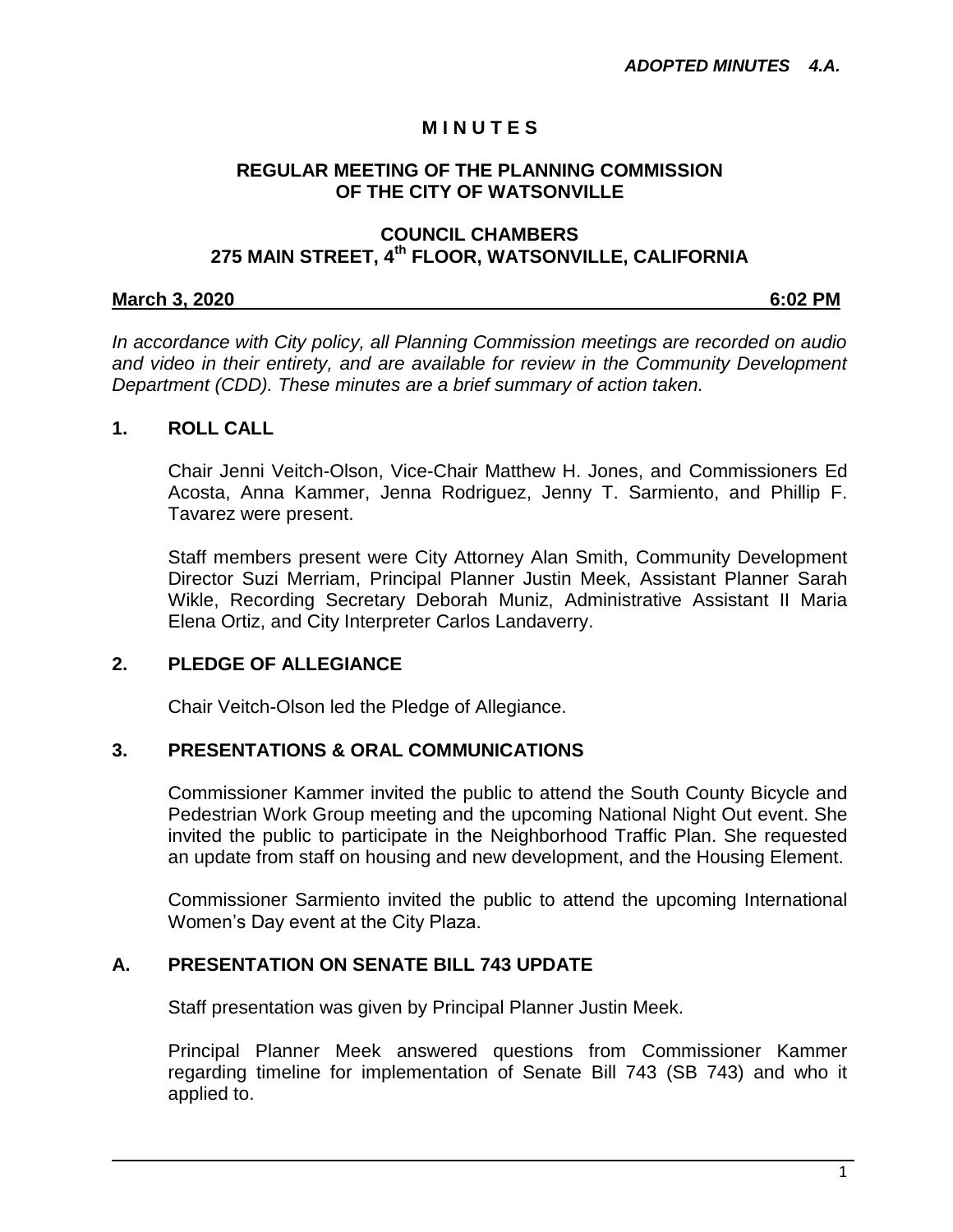In answering Vice-Chair Jones, Principal Planner Meek spoke about financial implications SB 743 would have on projects.

Commissioner Sarmiento asked how that works with the current employment support.

Principal Planner Meek answered questions from Commissioner Sarmiento regarding effects SB 743 would have on jobs and transportation. Community Development Director Merriam spoke about the Downton Specific Plan and its goals to create residential and commercial use in one area. Principal Planner Meek invited the Planning Commission to the Downtown Advisory Committee Meeting to voice their opinion.

## **4. CONSENT AGENDA**

#### **A. MOTION APPROVING MINUTES OF JANUARY 14 AND FEBRUARY 4, 2020 REGULAR MEETINGS**

**MOTION:** It was moved by Commissioner Kammer, seconded by Commissioner Sarmiento, and carried by the following vote to approve the Consent Agenda:

| AYES:   |                            | COMMISSIONERS: Acosta, Kammer, Rodríguez, |  |
|---------|----------------------------|-------------------------------------------|--|
|         |                            | Sarmiento, Tavarez, Jones, Veitch-Olson   |  |
| NOES:   | <b>COMMISSIONERS: None</b> |                                           |  |
| ABSENT: | <b>COMMISSIONERS: None</b> |                                           |  |

#### . **5. NEW BUSINESS**

#### **A. NOMINATIONS AND ELECTION OF PLANNING COMMISSION CHAIRPERSON**

#### **1) Nomination Period**

Community Development Director Merriam opened the nomination period for the election of Planning Commission Chairperson.

Commissioner Kammer nominated Commissioner Jones. Commissioner Sarmiento seconded the nomination.

#### **2) Public Input**

None

#### **3) Motion Electing Chairperson (roll call vote)**

Commissioner Tavarez expressed his support for Commissioner Jones becoming Chair.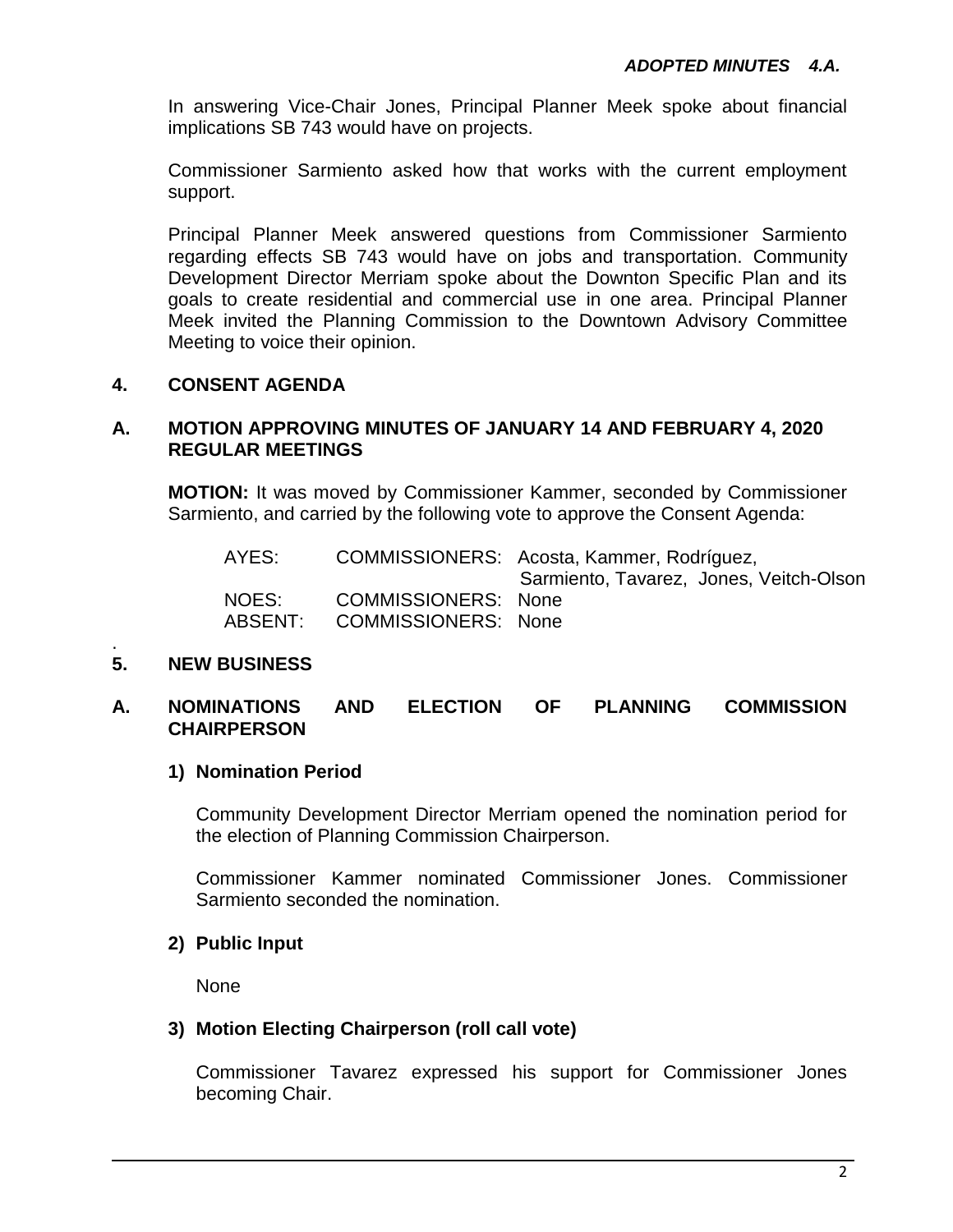**MAIN MOTION:** It was moved by Commissioner Kammer, seconded by Commissioner Sarmiento to appoint Commissioner Jones as Chairperson:

| AYES:   |                            | COMMISSIONERS: Acosta, Kammer, Rodriguez,<br>Sarmiento, Tavarez, Jones, Veitch-Olson |
|---------|----------------------------|--------------------------------------------------------------------------------------|
| NOES:   | <b>COMMISSIONERS: None</b> |                                                                                      |
| ABSENT: | <b>COMMISSIONERS: None</b> |                                                                                      |

Winning majority vote, Commissioner Jones was elected Chairperson of the Planning Commission.

#### **B. NOMINATIONS AND ELECTION OF PLANNING COMMISSION VICE-CHAIRPERSON**

## **1) Nomination Period**

Community Development Director Merriam opened the nomination period for the election of Planning Commission Vice-Chairperson.

Commissioner Sarmiento nominated Commissioner Acosta. Chair Jones seconded the nomination.

Commissioner Veitch-Olson nominated Commissioner Rodriguez.

Commissioner Tavarez nominated Commissioner Kammer. Commissioner Rodriguez seconded the nomination.

## **2) Public Input**

**None** 

## **3) Motion Electing Vice-Chairperson (roll call vote)**

Commissioners Tavarez, Veitch-Olson and Rodriguez listed their reasons for supporting Commissioner Kammer becoming Vice-Chair.

**At CDD Director's direction, a roll call vote was cast, in which each commissioner would call out the name of the nominee they would support as new vice chair. The votes are as follows:**

| <b>Acosta:</b>       | Acosta |
|----------------------|--------|
| Kammer:              | Kammer |
| Rodriguez:           | Kammer |
| Sarmiento:           | Acosta |
| Tavarez:             | Kammer |
| Jones:               | Acosta |
| <b>Veitch-Olson:</b> | Kammer |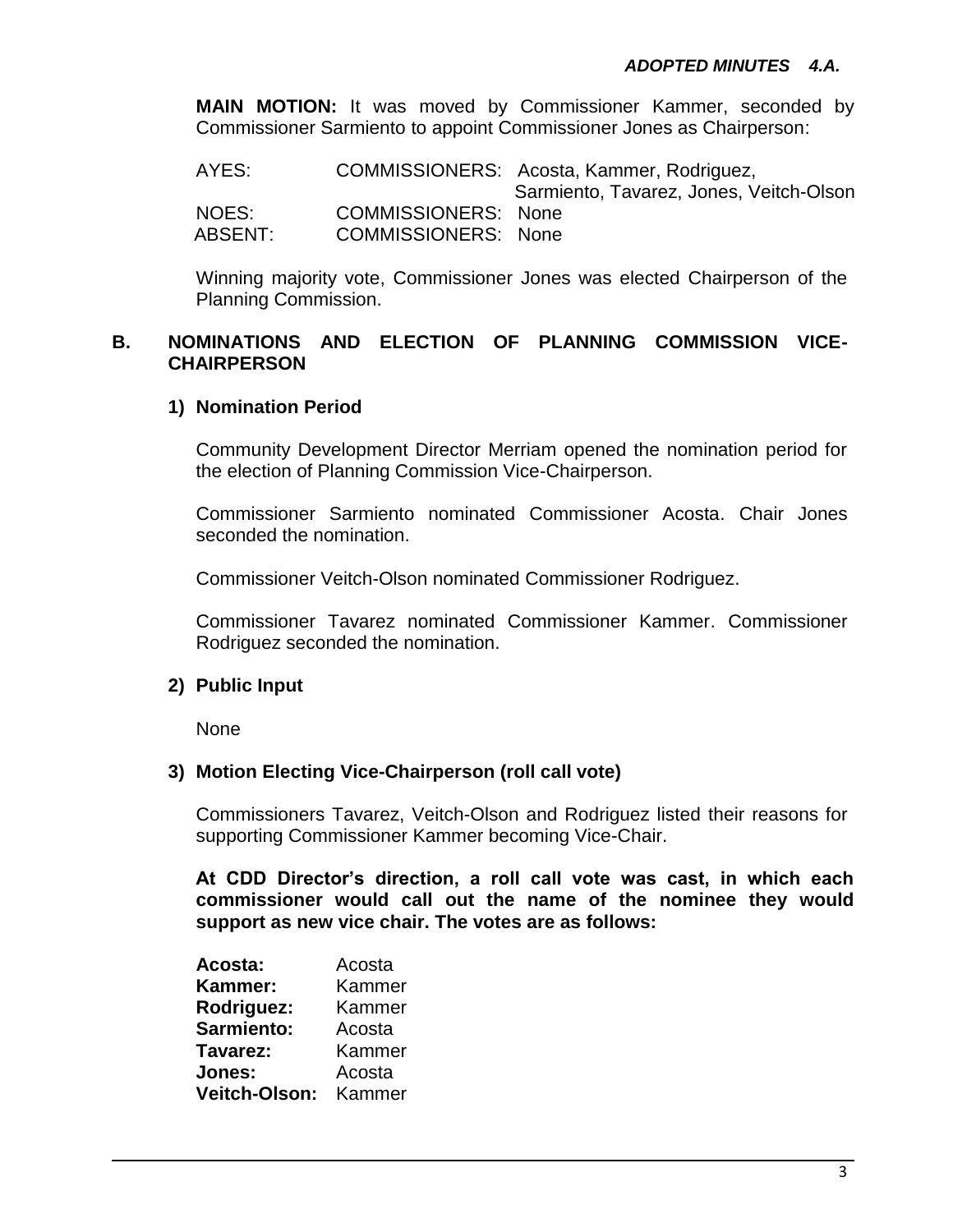Winning majority vote, Commissioner Kammer was elected Vice-Chairperson of the Planning Commission.

Vice-Chair Kammer thanked the Commission for their support.

Chair Jones thanked the Commissioners in supporting him in becoming Chair, and thanked Commissioner Veitch-Olson for her work as Chair.

## **6. PUBLIC HEARING**

**A. AN APPLICATION FOR A SPECIAL USE PERMIT WITH ENVIRONMENTAL REVIEW (PP2019-301) TO ALLOW THE CONSTRUCTION OF A NEW TELECOMMUNICATIONS FACILITY AT AN EXISTING MINI WAREHOUSE STORAGE FACILITY (EXTRA SPACE STORAGE) LOCATED AT 1478 FREEDOM BOULEVARD (APN: 019-226-13), FILED BY NEW CINGULAR WIRELESS PCS, LLC DBA AT&T WIRELESS, APPLICANT, ON BEHALF OF EXTRA SPACE STORAGE 121, PROPERTY OWNER**

## **1) Staff Report**

Staff Report was given by Assistant Planner Sarah Wikle.

## **2) Planning Commission Clarifying & Technical Questions**

In answering Chair Jones, applicant Sarah King representing AT&T, stated the proposed cell tower would not interfere with airport operations and spoke about project specifics.

Commissioner Acosta expressed concerns regarding public hearing notices not being received with much anticipation of the meeting. Community Development Director clarified that public hearing notices were sent out ten days in advance of the meeting.

## **3) Applicant Presentation**

None

## **4) Planning Commission Clarifying & Technical Questions (continued)**

In answering Commissioner Veitch-Olson, Ms. King explained the co-location process.

Ms. King answered questions from Vice-Chair Kammer regarding coverage stemming from the proposed tower.

## **5) Public Hearing**

Chair Jones opened the public hearing.